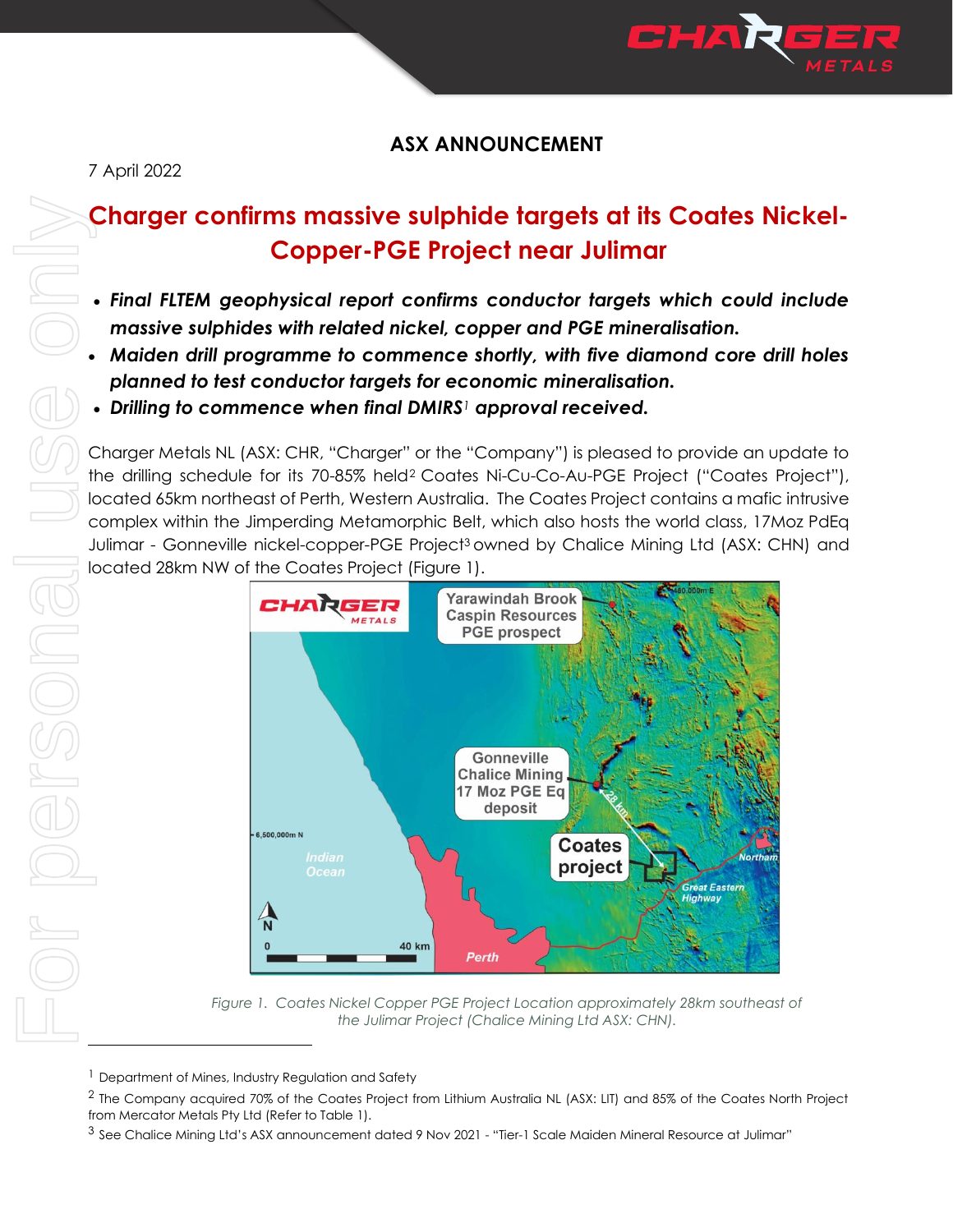

#### **Charger's Managing Director, David Crook commented:**

*"We are excited about the approaching drilling campaign at the Coates Project which will test a compelling nickel-copper-PGE target.*

*"When we combine the interpretation provided by our geophysical consultant, Southern Geoscience Consultants, of the recently completed Fixed-loop EM survey with our existing geochemical data, we have produced a drill target in the emerging PGE and nickel province that demands attention at a time of record nickel and palladium prices".* 

# **Fixed-loop EM survey confirms massive sulphides targets at the Coates Mafic Intrusive Complex**

The Fixed-loop time domain electromagnetic survey ("FLTEM") was completed over the northern 30% of the T1 Target (Figure 3), originally detected in a SKYTEM survey undertaken in 2021.

Two conductors, C01 and C02,(Figure 2) identified in the FLTEM survey are considered priority targets for massive sulphide mineralisation that could be related to nickel, copper, or possibly VMS-related mineralisation, associated with the Coates Mafic Intrusive Complex.



Figure 2. Modelled conductor positions targeting massive sulphide mineralisation that could be related to nickel, *copper, or possibly VMS-related mineralisation.*

30° dip to the southeast.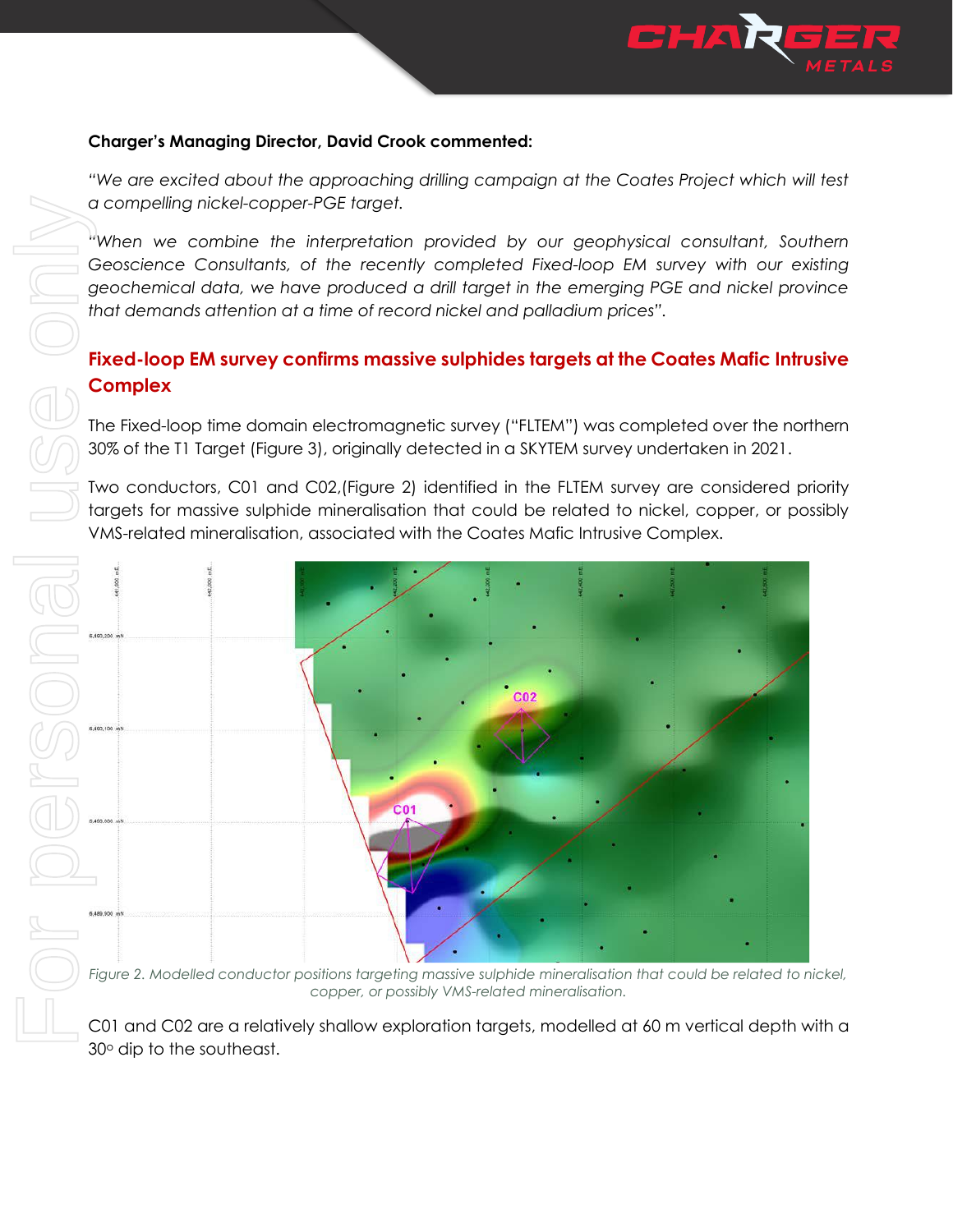

## **The Coates drilling programme starting in near term**

On 11 March 2022, the Company announced that it had executed an access agreement with the landowner and access to the drill pads is excellent.

Down hole EM surveying will likely follow drilling, to assess the potential for additional nearby conductive rock units.

The Company has submitted the necessary application documentation and expects that its Programme of Work permit to be approved by the DMIRS within the next coming weeks.

The Company is continuing its programme of social and environmental stakeholder engagement.

## **Further SkyTEM Ni-Cu-Au-PGE targets to be explored**

On 14 October 2021, the Company announced the results of a SkyTEM helicopter electromagnetic survey which tested the Coates Project for conductors (which may include nickel and copper sulphide-bearing rocks). The survey included an area with previously defined nickel-copper and platinum group element geochemical anomalies.

Within Charger's tenements, a total of 98 anomalies were picked and ranked from data profiles. From these, 20 priority targets were delineated.

Of these targets, T1 stands out as extensive and is associated with the Coates mafic complex. The initial FLTEM survey has only targeted 30% of the T1 Target**,** which is approximately1.5kms in length.

## **Exploration Advances at the Coates Project to drill readiness**

Since acquiring the project, the Company's systematic exploration review has included:

- Analysis of 531 geochemical samples, generating a compelling multi-element (some or all of Ni, Cu, Co, Au and PGE4) target in regolith overlaying the Coates Mafic Intrusive.
- *SkyTEM* helicopter-borne geophysical survey, used to detect, conductive rock units which may include nickel sulphides. The standout conductor target, T1 (Figure 3), is in part coincident to the Ni, Cu, Co, Au and PGE geochemical anomaly (Figure 4).
- Fixed Loop EM survey. A ground-based geophysical survey technique used to determine the location of conductive rocks more precisely. Results are being processed.

conductors with pad areas marked out toking into account dependents in the amount of the form of and and the section of the form of the company in the EM surveying will likely follow drilling, to assess the personal be EM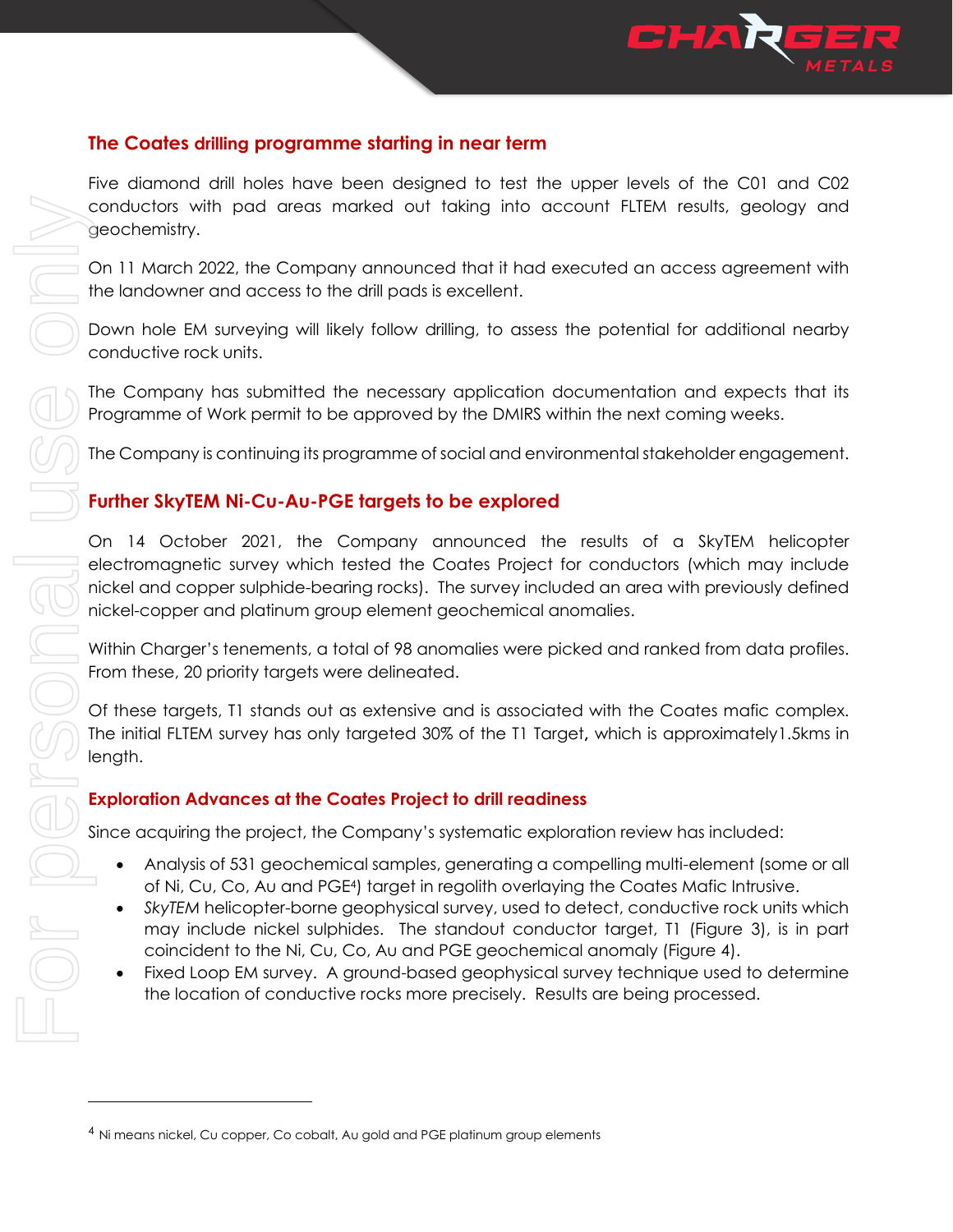



*Figure 3: The High Moment (HM) Channel 30 Z-Component image showing 22 priority targets, including Target T1. Anomaly ranking: Red diamonds - high, orange – medium, green – low rank.5*



Figure 4: Coates Ni-Cu-Co-PGE Project summarising the T1target information and proposed drill hole *locations.*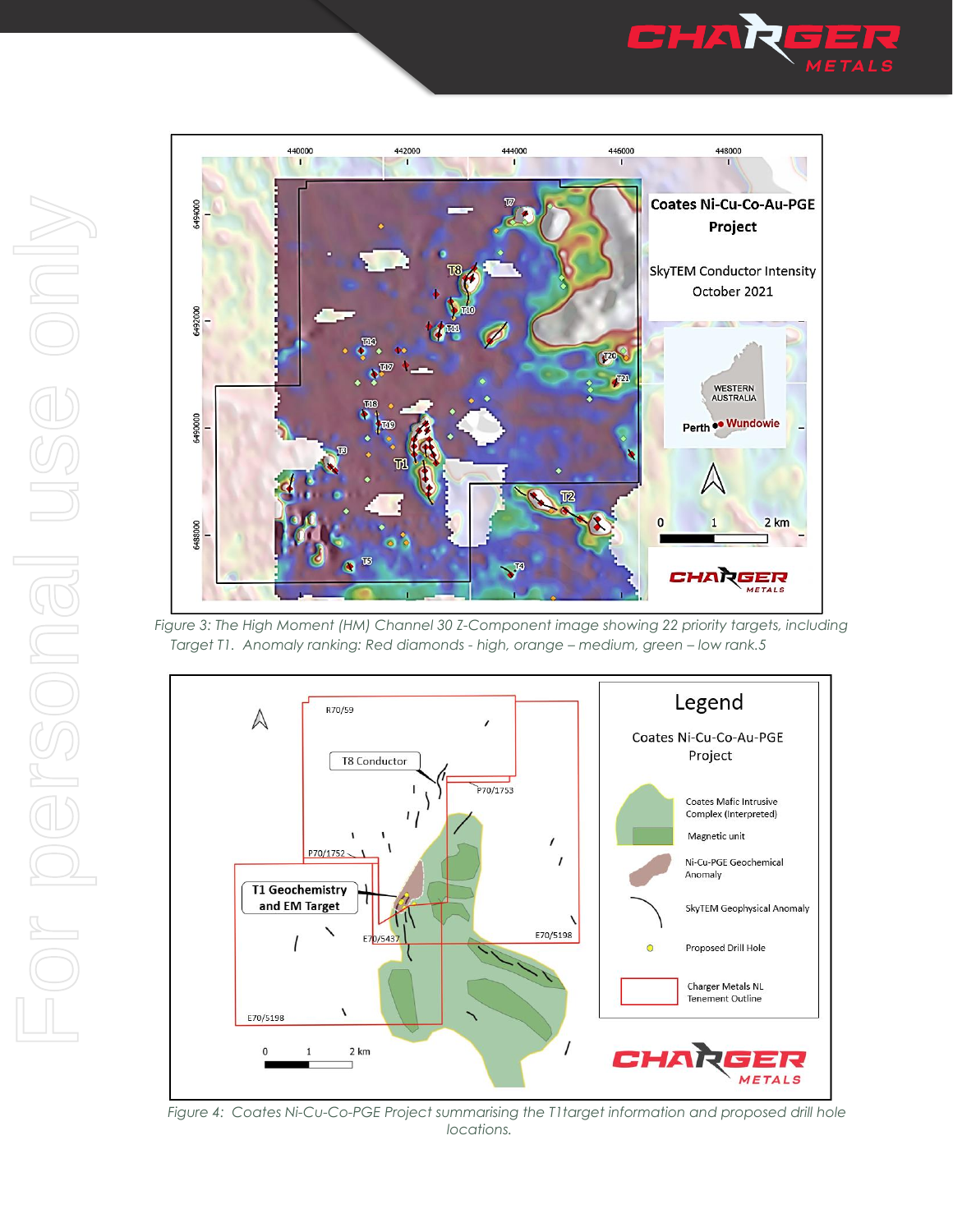

Authorised for release by the Board.

**David Crook Jonathan Whyte** Managing Director **Company Secretary** Mobile +61 427 916 974 Telephone +618 david.crook@chargermetals.com.au admin@chargermetals.com.au

#### **About Charger Metals NL**

Charger Metals NL is a recently listed exploration company targeting battery-component and precious metals in politically stable jurisdictions

## **Bynoe Lithium and Gold Project, NT (Charger 70%).**

The Bynoe Project occurs within the Litchfield Pegmatite Field, Northern Territory. The Project is surrounded by the extremely large tenement holdings of Core Lithium Limited's (ASX: CXO) Finnis Lithium Project. The Finnis Lithium Project is at a very advanced stage of development having had completed a definitive Feasibility Study in April 2019.

Charger's targeting suggests Bynoe contains a very large lithium system at its Bynoe Lithium Project. Geochemistry and aeromagnetic programmes completed by Charger, combined with publicly available drilling information provided to the market by Core Lithium Ltd (ASX: CXO), suggests multiple swarms of lithium-caesium-tantalum (LCT) pegmatites that extend from the adjacent Finniss Lithium Project into the Bynoe the Project. Geochemistry results highlight two large LCT pegmatite target zones, with significant strike lengths of 8km at Megabucks and 3.5km at 7-Up. Numerous drill-ready lithium targets have been identified within each pegmatite zone.

Planning and permitting for the maiden drill programme at Bynoe is advancing well.

## **Lake Johnston Lithium and Gold Project WA (Charger 70%-100%).**

The Lake Johnston Project includes the Medcalf Spodumene discovery and much of the Mount Day lithium caesium tantalum (LCT) pegmatite field. The region has attracted considerable interest for LCT Pegmatite mineralisation due to its proximity to the large Earl Grey lithium deposit (owned by Wesfarmers Limited and SQM of Chile), located approximately 70 km west of this project. A major 7,116 sites soil geochemical sampling programme has been undertaken at the Mt Day Prospect in addition to completed sampling at the Medcalf Prospect. Samples are in the laboratory awaiting analysis. The strike extent of the sampling at Mt Day and Medcalf Prospects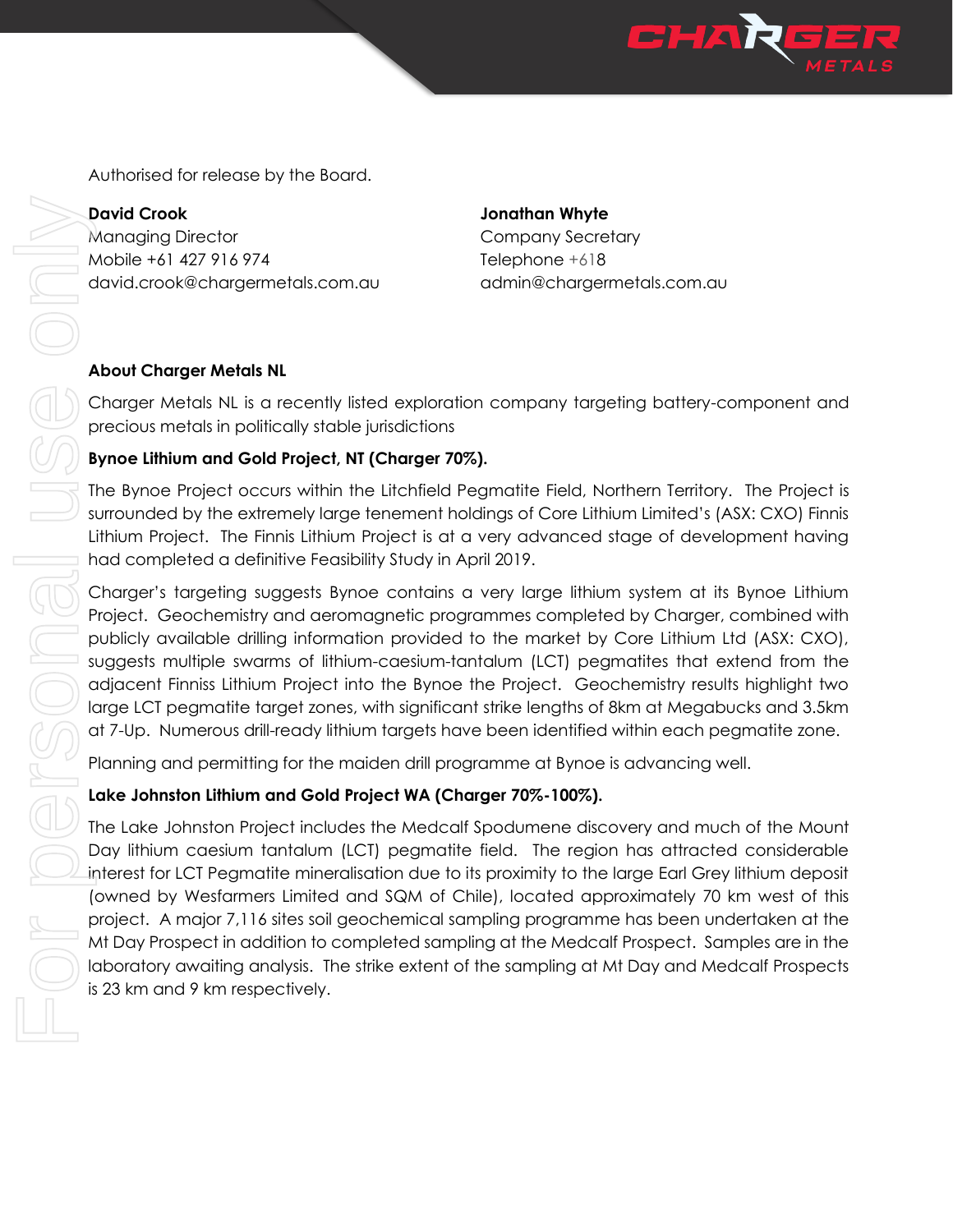



#### **Competent Person Statement – Exploration Strategy**

The information in this announcement that relates to exploration strategy and results is based on information provided to or compiled by David Crook BSc GAICD who is a Member of The Australian Institute of Mining and Metallurgy and the Australian Institute of Geoscientists. Mr Crook is Managing Director of Charger Metals NL.

Mr Crook has sufficient experience which is relevant to the style of mineralisation and exploration processes as reported herein to qualify as a Competent Person as defined in the 2012 Edition of the 'Australasian Code for Reporting of Exploration Results, Mineral Resources and Ore Reserves'.

The information in this announcement that relates to Geophysical interpretations was provided by Mr Bill Peters of Southern Geoscience Consultants who is a Fellow of The Australian Institute of Mining and Metallurgy.

Mr Peters has sufficient experience which is relevant to the style of mineralisation and exploration processes reported herein to qualify as a Competent Person as defined in the 2012 Edition of the 'Australasian Code for Reporting of Exploration Results, Mineral Resources and Ore Reserves'.

Mr Crook and Mr Peters both consent to the inclusion in this announcement of the information contained herein, in the form and context in which it appears.

#### **Forward looking statements**

This announcement may contain certain "forward looking statements" which may not have been based solely on historical facts, but rather may be based on the Company's current expectations about future events and results. Where the Company expresses or implies an expectation or belief as to future events or results, such expectation or belief is expressed in good faith and believed to have a reasonable basis.

However, forward looking statements are subject to risks, uncertainties, assumptions, and other factors which could cause actual results to differ materially from future results expressed, projected or implied by such forward looking statements. Such risks include, but are not limited to exploration risk, Resource risk, metal price volatility, currency fluctuations, increased production costs and variances in ore grade or recovery rates from those assumed in mining plans, as well as political and operational risks in the countries and states in which we sell our product to, and government regulation and judicial outcomes. events or circumstances after the date of the date of the date of the date of the date of the date of the date of the date of the date of the date of the date of the date of the occurrence of the occurrence of the occurren

For more detailed discussion of such risks and other factors, see the Company's Prospectus, as well as the Company's other filings. Readers should not place undue reliance on forward looking information. The Company does not undertake any obligation to release publicly any revisions to any "forward looking statement" to reflect events, except as may be required under applicable securities laws.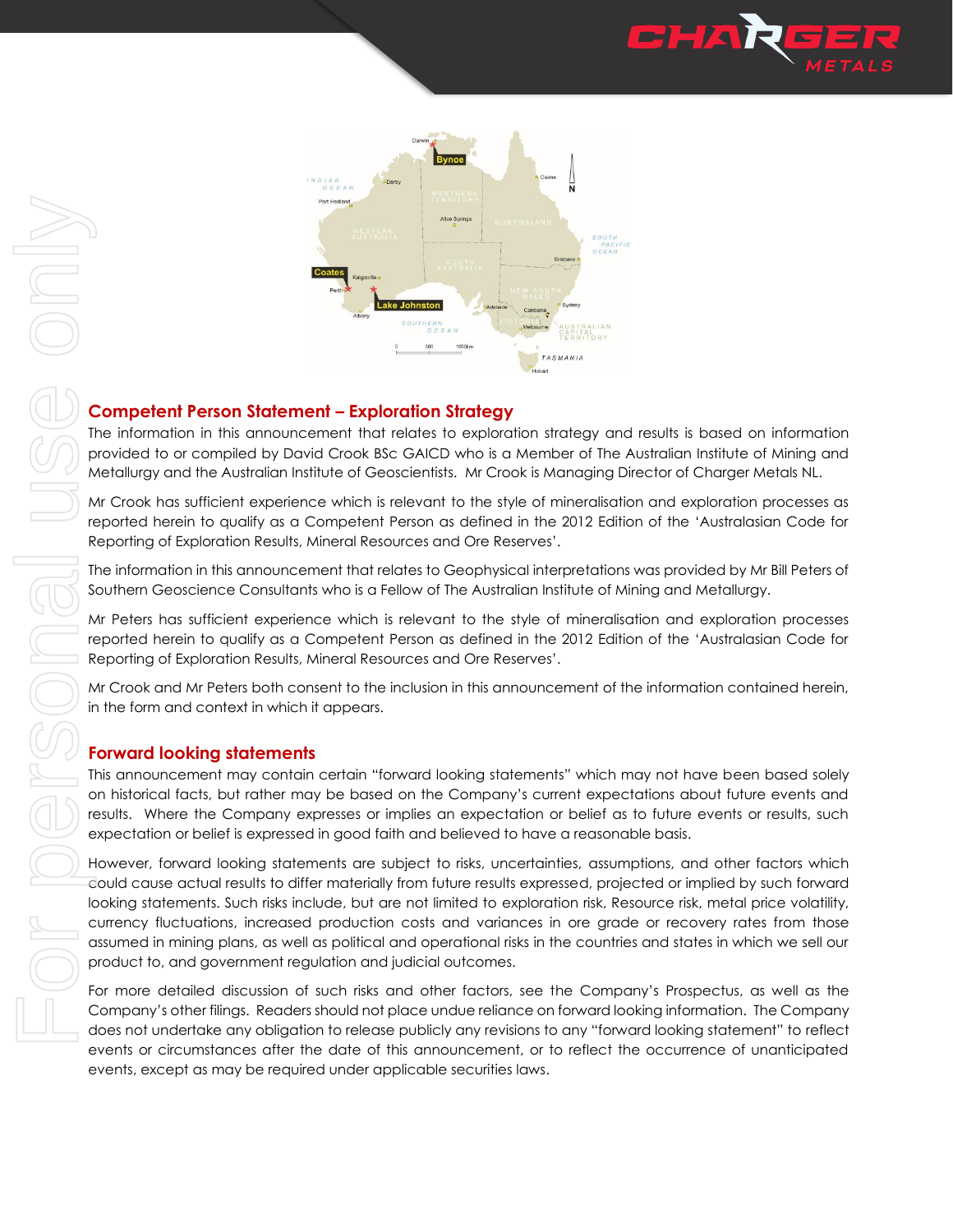

| <b>Table 1: Tenement Schedule.</b> |                                                                                       |  |
|------------------------------------|---------------------------------------------------------------------------------------|--|
| <b>Tenement</b>                    | Holder following completion under the Acquisition Agreements                          |  |
| E70/5198                           | Charger Metals NL (70%) and Lithium Australia NL (30%)                                |  |
| E70/5437 (Application)             | Charger Metals NL (70%) and Lithium Australia NL (30%)                                |  |
| P70/1752                           | Charger Metals NL (70%) and Lithium Australia NL (30%)                                |  |
| P70/1753                           | Charger Metals NL (70%) and Lithium Australia NL (30%)                                |  |
| R70/59*                            | Charger Metals NL (85%) and Adrian Griffin (15%) (previously Mercator Metals Pty Ltd) |  |
|                                    | (Subject to the Yankuang Bauxite Interest).                                           |  |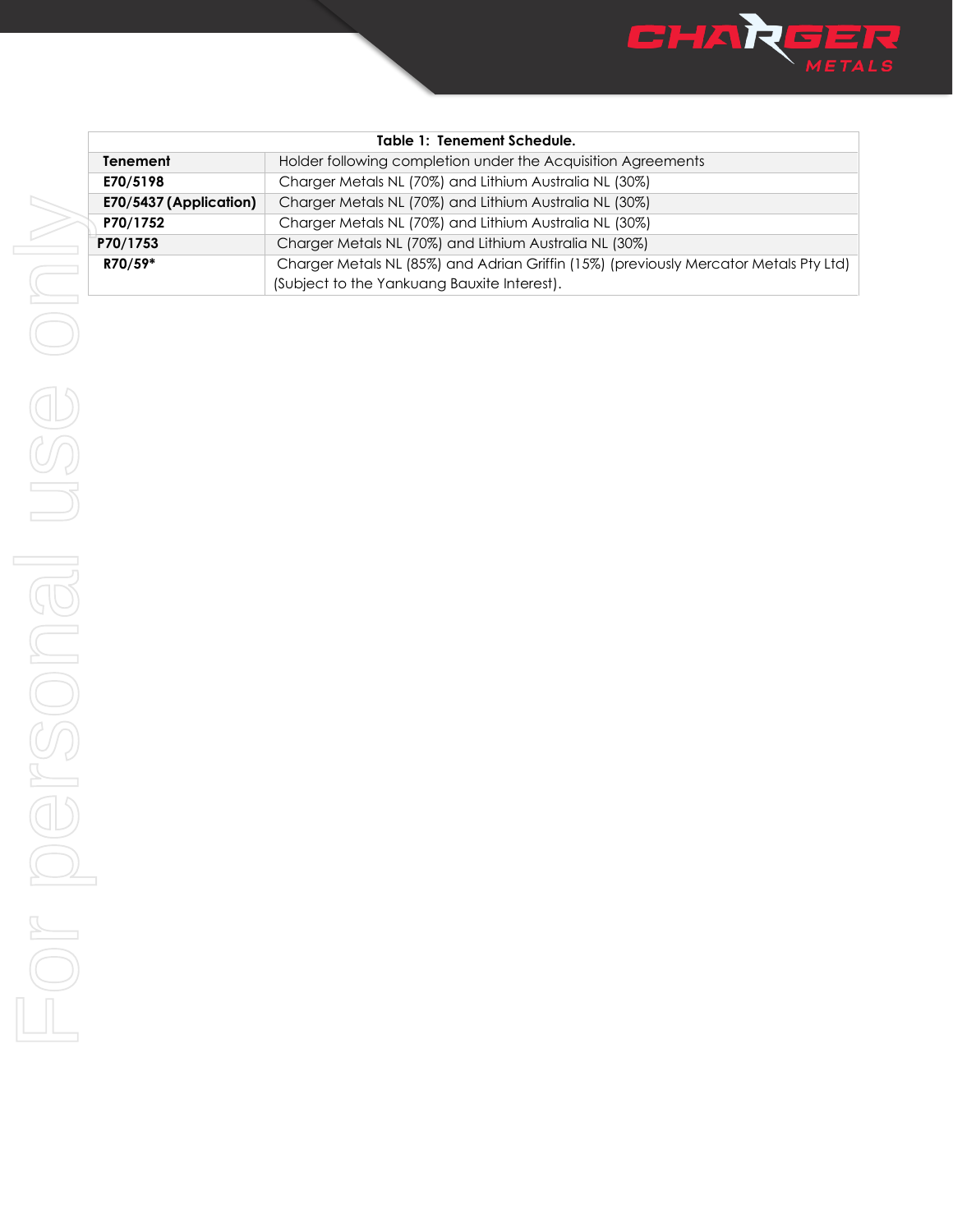## **APPENDIX 1** *JORC Code, 2012 Edition, Table 1 Exploration Results*

#### **Section 1 – Sampling Techniques and Data**

| Criteria                                  | <b>JORC Code Explanation</b>                                                                                                                                                                                                                                                                                                                     | Commentary                                 |  |
|-------------------------------------------|--------------------------------------------------------------------------------------------------------------------------------------------------------------------------------------------------------------------------------------------------------------------------------------------------------------------------------------------------|--------------------------------------------|--|
| <b>Sampling Techniques</b>                | Nature and quality of sampling (e.g. cut channels,<br>random chips, or specific specialized industry<br>standard measurement tools appropriate to the<br>minerals under investigation, such as down hole<br>gamma sondes, or handheld XRF instruments, etc).<br>These examples should not be taken as limiting the<br>broad meaning of sampling. | This release contains no sampling results. |  |
|                                           | Include reference to measures taken to ensure<br>sample representivity and the appropriate<br>calibration of any measurement tools or systems<br>used.                                                                                                                                                                                           | This release contains no sampling results. |  |
|                                           | Aspects of the determination of mineralization that  This release contains no sampling results.<br>are Material to the Public Report.                                                                                                                                                                                                            |                                            |  |
| <b>Drilling Techniques</b>                | Drill type (e.g. core, reverse circulation, open-hole<br>hammer, rotary air blast, auger, Bangka, sonic, etc.)<br>and details (e.g. core diameter, triple or standard<br>tube, depth of diamond tails, face-sampling bit or<br>other type, whether core is oriented and if so, by<br>what method, etc.).                                         | No drilling results included in release.   |  |
| <b>Drill</b><br>Sample<br><b>Recovery</b> | Method of recording and assessing core and chip<br>sample recoveries and results assessed.                                                                                                                                                                                                                                                       | No drilling results included in release.   |  |
|                                           | Measures taken to maximize sample recovery and<br>ensure representative nature of the samples.                                                                                                                                                                                                                                                   | No drilling results included in release.   |  |
|                                           | Whether a relationship exists between sample<br>recovery and grade and whether sample bias may                                                                                                                                                                                                                                                   | No drilling results included in release.   |  |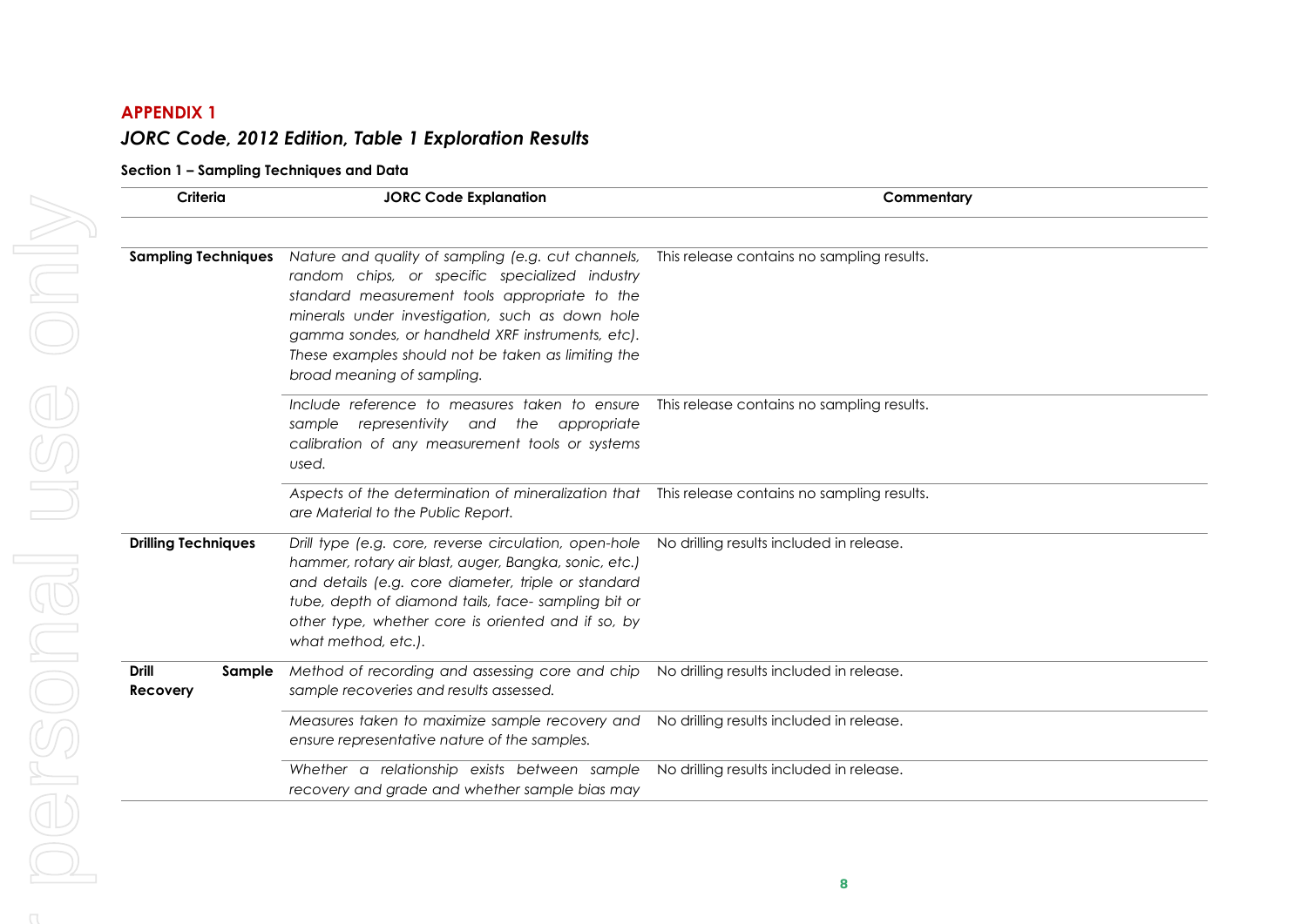|                                                      | have occurred due to preferential loss/gain of<br>fine/coarse material.                                                                                                                                    |                                            |
|------------------------------------------------------|------------------------------------------------------------------------------------------------------------------------------------------------------------------------------------------------------------|--------------------------------------------|
| Logging                                              | Whether core and chip samples have been<br>geologically and geotechnically logged to a level<br>of detail to support appropriate Mineral Resource<br>estimation, mining studies and metallurgical studies. | This release contains no sampling results. |
|                                                      | Whether logging is qualitative or quantitative in This release contains no sampling results.<br>nature. Core<br>(or costean, channel, etc.)<br>photography.                                                |                                            |
|                                                      | The total length and percentage of the relevant This release contains no sampling results.<br>intersections logged.                                                                                        |                                            |
| Sub-Sampling<br><b>Techniques and</b>                | If core, whether cut or sawn and whether quarter, This release contains no sampling results.<br>half or all core taken.                                                                                    |                                            |
| <b>Sample Preparation</b>                            | If non-core, whether riffled, tube sampled, rotary This release contains no sampling results.<br>split, etc. and whether sampled wet or dry.                                                               |                                            |
|                                                      | For all sample types, the nature, quality and This release contains no sampling results.<br>appropriateness of the sample preparation<br>technique.                                                        |                                            |
|                                                      | Quality control procedures adopted for all sub- This release contains no sampling results.<br>sampling stages to maximize representivity of<br>samples.                                                    |                                            |
|                                                      | Measures taken to ensure that the sampling is<br>representative of the in situ material collected,<br>including<br>instance<br>field<br>for<br>results<br>for<br>duplicate/second-half sampling.           | This release contains no sampling results. |
|                                                      | Whether sample sizes are appropriate to the grain This release contains no sampling results.<br>size of the material being sampled.                                                                        |                                            |
| <b>Quality of Assay Data</b><br>and Laboratory Tests | The nature, quality and appropriateness of the<br>assaying and laboratory procedures used and<br>whether the technique is considered partial or total                                                      | This release contains no sampling results. |

*.*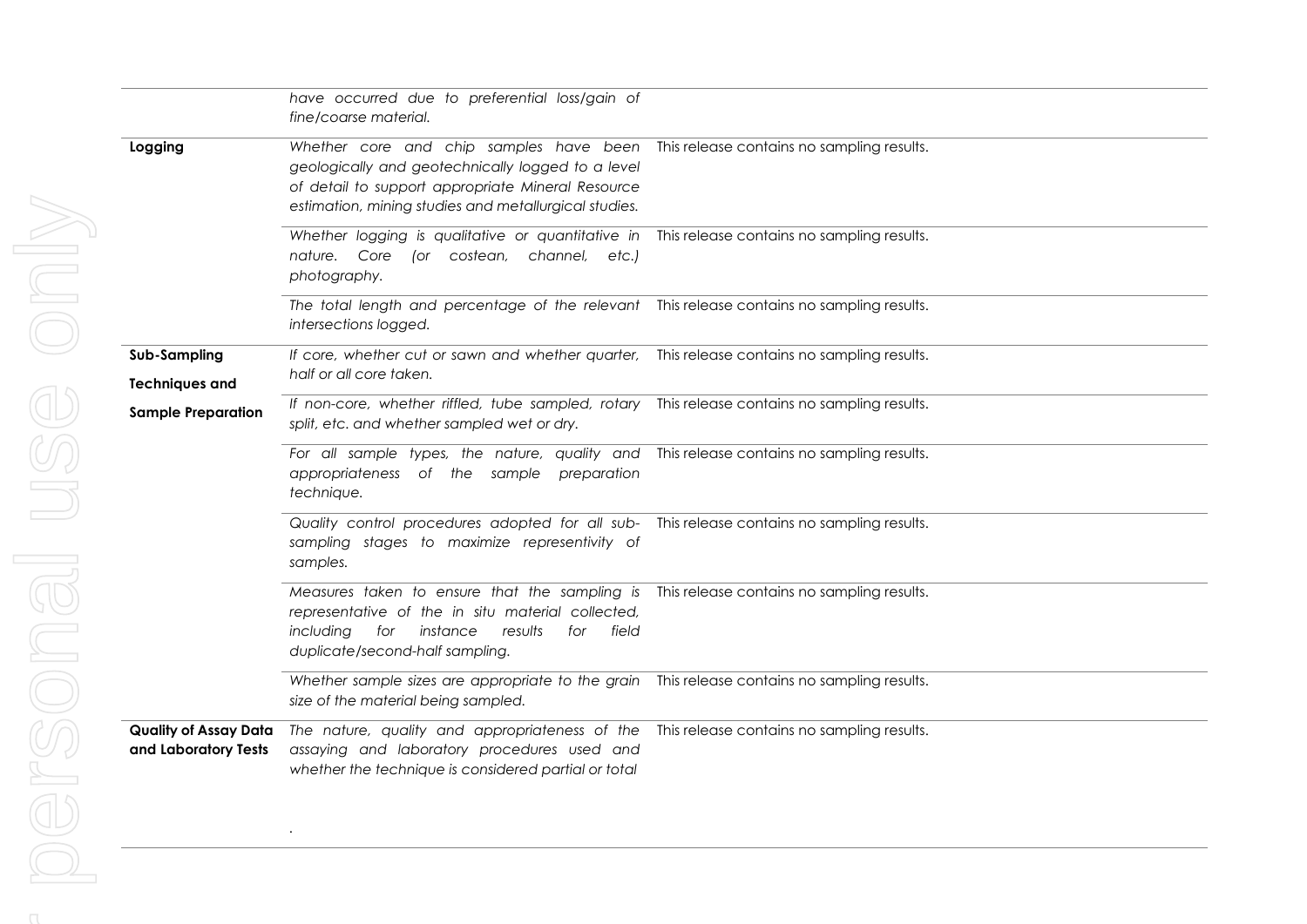|                                 |      | For geophysical tools, spectrometers, handheld XRF<br>instruments, etc, the parameters used in determining<br>the analysis including instrument make and model,<br>reading times, calibrations factors applied and their<br>derivation, etc. | <b>Survey Configuration</b><br>Loop Size<br>Transmitter<br>Sensor<br>Receiver<br>Line Spacing<br><b>Station Spacing</b><br><b>Transmitter Frequency</b><br>Duty cycle<br>Current<br>Stacks | Fixed loop TEM<br>600m x 300m (single turn)<br><b>DRTX</b><br>3-component B-field fluxgate magnetometer<br>SMARTem 24<br>50 <sub>m</sub><br>25-50m<br>1 Hz<br>50%<br>45 A<br>128 |
|---------------------------------|------|----------------------------------------------------------------------------------------------------------------------------------------------------------------------------------------------------------------------------------------------|--------------------------------------------------------------------------------------------------------------------------------------------------------------------------------------------|----------------------------------------------------------------------------------------------------------------------------------------------------------------------------------|
|                                 |      |                                                                                                                                                                                                                                              | Readings                                                                                                                                                                                   | Minimum 2 repeatable readings per station                                                                                                                                        |
|                                 |      | Nature of quality control procedures adopted (e.g.<br>standards, blanks, duplicates, external laboratory<br>checks) and whether acceptable levels of<br>accuracy (i.e. lack of bias) and precision have been<br>established.                 | This release contains no sampling results.                                                                                                                                                 |                                                                                                                                                                                  |
| Verification<br>Sampling        | and  | of The verification of significant intersections by either This release contains no sampling results.<br>independent or alternative company personnel.                                                                                       |                                                                                                                                                                                            |                                                                                                                                                                                  |
| Assaying                        |      | The use of twinned holes.                                                                                                                                                                                                                    | This release contains no sampling results.                                                                                                                                                 |                                                                                                                                                                                  |
|                                 |      | Documentation of primary data, data entry<br>procedures, data verification,<br>data storage<br>(physical and electronic) protocols.                                                                                                          |                                                                                                                                                                                            | Data captured into automated digital systems prior to processing.                                                                                                                |
|                                 |      | Discuss any adjustment to assay data.                                                                                                                                                                                                        | This release contains no sampling results.                                                                                                                                                 |                                                                                                                                                                                  |
| Location<br>оf<br><b>Points</b> | Data | Accuracy and quality of surveys used to locate<br>drillholes (collar and down-hole surveys), trenches,<br>mine workings and other locations used in Mineral<br>Resource estimation.                                                          | GPS, typically +-3m accuracy.                                                                                                                                                              |                                                                                                                                                                                  |
|                                 |      | Specification of the grid system used.                                                                                                                                                                                                       | in this report are referenced to this grid.                                                                                                                                                | The grid projection used for Coates is MGA_GDA94, Zone 50. All maps included                                                                                                     |
|                                 |      | Quality and adequacy of topographic control.                                                                                                                                                                                                 | Topographic control not captured.                                                                                                                                                          |                                                                                                                                                                                  |
| Data Spacing<br>Distribution    | and  | Data spacing for reporting of Exploration Results.                                                                                                                                                                                           | perpendicular to the stratigraphy (045 degrees).                                                                                                                                           | The SkyTEM survey was flown at 150 metre spaced lines, with lines oriented                                                                                                       |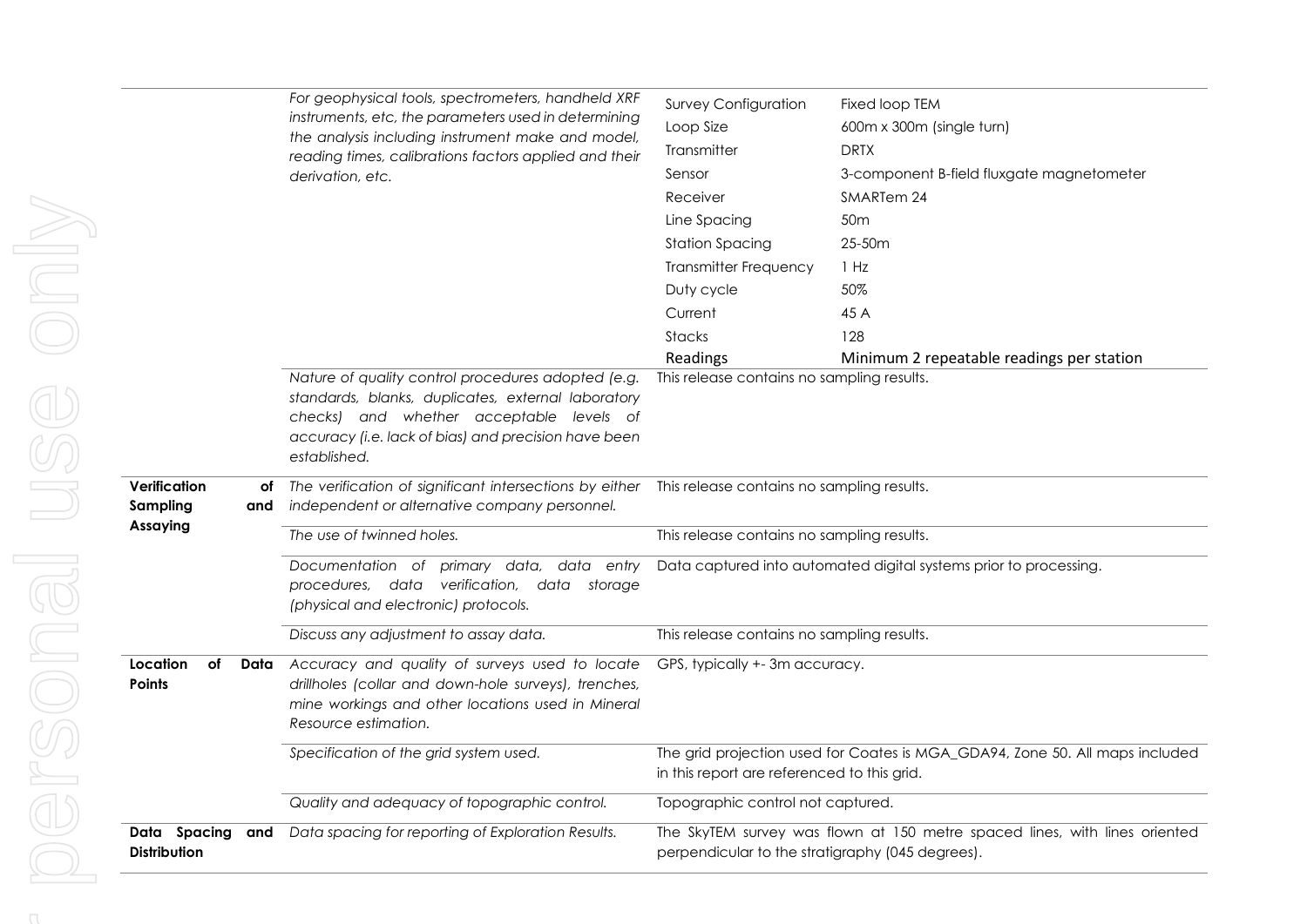|                          | sufficient to establish the degree of geological and<br>grade continuity appropriate for the Mineral<br>Resource and Ore Reserve estimation procedure(s)<br>and classifications applied.                                                                     | Whether the data spacing and distribution is No Mineral Resource or Ore Reserve estimations have been applied. |
|--------------------------|--------------------------------------------------------------------------------------------------------------------------------------------------------------------------------------------------------------------------------------------------------------|----------------------------------------------------------------------------------------------------------------|
|                          | Whether sample compositing has been applied.                                                                                                                                                                                                                 | No drilling results included in release.                                                                       |
|                          | Whether the orientation of sampling achieves<br>unbiased sampling of possible structures and the<br>extent to which this is known, considering the deposit<br>type.                                                                                          | No drilling results included in release.                                                                       |
|                          | If the relationship between the drilling orientation No drilling results included in release.<br>and the orientation of key mineralized structures is<br>considered to have introduced a sampling bias, this<br>should be assessed and reported if material. |                                                                                                                |
| <b>Sample Security</b>   | The measures taken to ensure sample security.                                                                                                                                                                                                                | This release contains no sampling results.                                                                     |
| <b>Audits or Reviews</b> | The results of any audits or reviews of sampling<br>techniques and data.                                                                                                                                                                                     | This release contains no sampling results.                                                                     |

**Section 2 – Reporting of Exploration Results**

| <b>Mineral</b><br><b>Tenement</b><br>and                                                                       | Type, reference name/number,<br>The reported exploration program is located within the leases listed below, which includes each lease's<br>location and ownership including<br>ownership. |                                                                                                                                                                                                                                                                                                       |                                                      |
|----------------------------------------------------------------------------------------------------------------|-------------------------------------------------------------------------------------------------------------------------------------------------------------------------------------------|-------------------------------------------------------------------------------------------------------------------------------------------------------------------------------------------------------------------------------------------------------------------------------------------------------|------------------------------------------------------|
| agreements or material issues with<br>Land<br>Tenure<br>third parties such as joint ventures,<br><b>Status</b> | R70/59*                                                                                                                                                                                   | Charger Metals NL (85%) and Adrian Griffin (15%) (previously Mercator Metals Pty Ltd)<br>(subject to the Yankuang Bauxite Interest).                                                                                                                                                                  |                                                      |
|                                                                                                                | partnerships, overriding royalties,<br>native title interests, historical sites,<br>wilderness or national park and<br>environmental settings.                                            | The area comes under the ILUA legislation and the claimants are the Whadjuk people (Indigenous Land<br>Use Agreement claim no. WC2011/009 in File Notation Area 11507). The Mines Department Native Title<br>statutory regulations and processes apply. There are no outstanding Native Title issues. |                                                      |
|                                                                                                                |                                                                                                                                                                                           | The following WA Tenements encroach upon private land. To the extent that the consent of each<br>private landowner and occupier is required and has not been obtained, each relevant WA Tenement<br>may only be granted in respect of land below a depth of 30 metres underneath that private land:   |                                                      |
|                                                                                                                |                                                                                                                                                                                           | Freehold Transfer Land Act 1893 (WA) -<br>Regional Western Australia (Landgate)                                                                                                                                                                                                                       | R70/59; 1680.50 HA; 99.1% (14 land parcels affected) |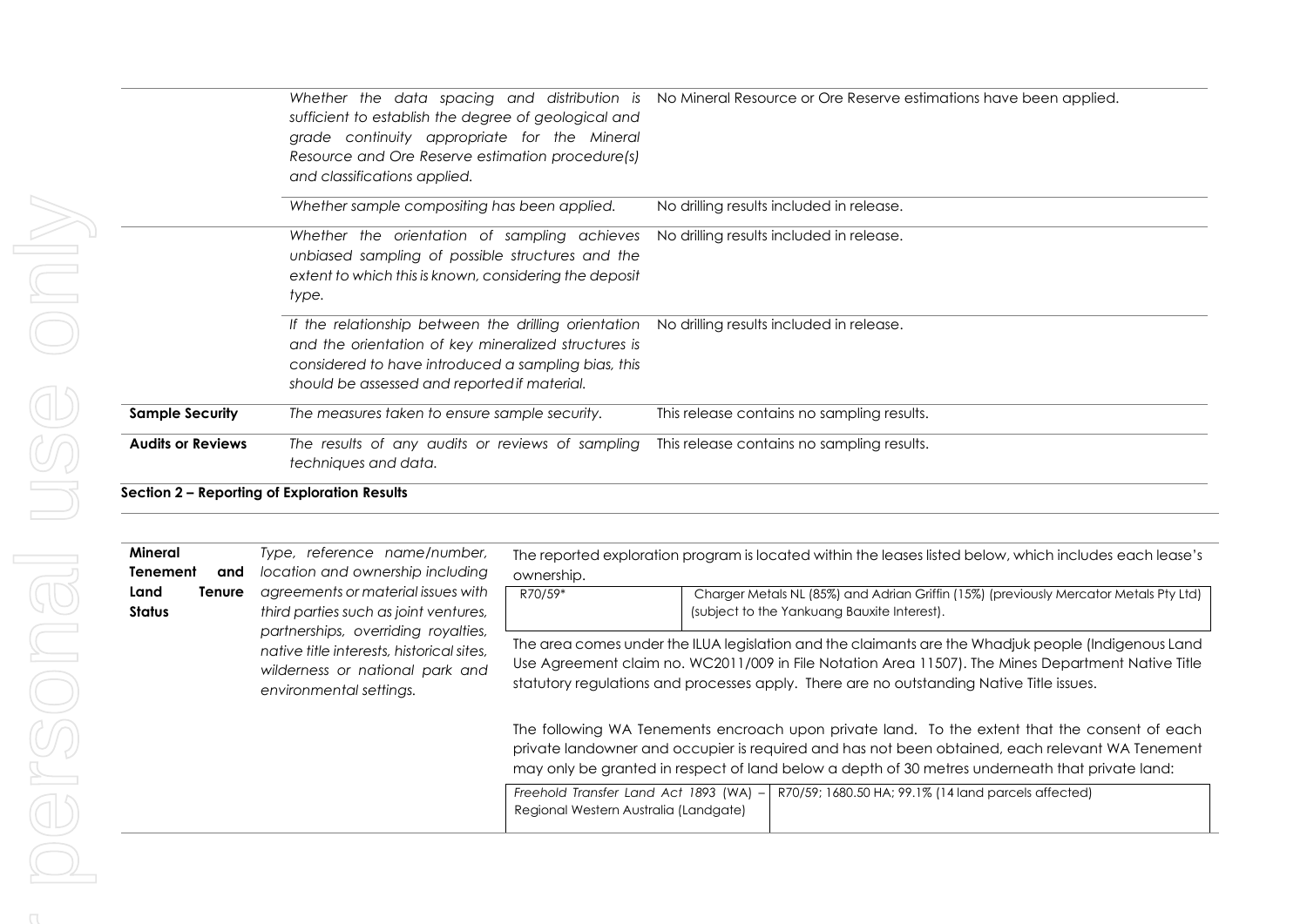|                                              | The security of the tenure held at<br>the time of reporting along with<br>any known impediments to<br>obtaining a licence to operate in<br>the area.                                  | At the time of reporting, there are no known impediments to obtaining a licence to operate in the area<br>other than those listed and the tenement is in good standing.                                                                                                                                                                                                        |
|----------------------------------------------|---------------------------------------------------------------------------------------------------------------------------------------------------------------------------------------|--------------------------------------------------------------------------------------------------------------------------------------------------------------------------------------------------------------------------------------------------------------------------------------------------------------------------------------------------------------------------------|
| <b>Exploration Done</b><br>by Other Parties. | Acknowledgment and appraisal<br>of exploration by other parties.                                                                                                                      | The Coates deposit was identified in the 1960's by Mangore P/L and investigated with shallow<br>drilling, surface sampling and mapping. Mangore WAMEX Report A1884 identified low grade<br>vanadium bedrock mineralization $(0.5 - 0.6\% \text{ V}_2\text{O}_5)$ below $30 - 50$ m of laterite cover.                                                                          |
|                                              |                                                                                                                                                                                       | Regional exploration for gold was undertaken by Swan Gold P/L in the 1980's and extensive low-grade<br>gold mineralization was identified in laterites in an area a few kilometres east of the current tenement.                                                                                                                                                               |
|                                              |                                                                                                                                                                                       | Vanadium exploration saw a resurgence in 2008 by Mercator Metals Pty Ltd and Orientation surveys,<br>laterite morphology studies, surface geochemical surveys along roads, tracks and public land with a<br>field portable XRF.                                                                                                                                                |
|                                              |                                                                                                                                                                                       | Mining started in 1980, but the high silica content limited the production of vanadium pentoxide to<br>approximately 500 pounds, and a year later production stopped.                                                                                                                                                                                                          |
|                                              |                                                                                                                                                                                       | Lithium Australia NL under agreements with third parties analysed holes drilled within the project for a<br>range of elements. This is more fully described in an announcement to ASX dated 30 July 2020,<br>entitled Geochemistry substantiates nickel and PGE targets at Wundowie, Western Australia.                                                                        |
| Geology                                      | Deposit type, geological setting<br>and style of mineralization.                                                                                                                      | The bedrock geology at Coates Project consists of gabbros and anorthosites contained within<br>Archaean mafic volcanics and meta-sediments, surrounded by gneisses and granitic rocks.                                                                                                                                                                                         |
|                                              |                                                                                                                                                                                       | The oxidized pisolitic ferricrete caprock extends 10m to 20m below surface and contains<br>vanadium associated with magnetite and other iron minerals. There is a parallel, weaker<br>magnetic feature to the north of the magnetite gabbro, that CHR currently interpret as a<br>possible serpentinised ultramatic unit, though this requires drill testing for verification. |
| <b>Drillhole</b><br><b>Information</b>       | A summary of all information<br>material to the understanding<br>of the exploration results<br>including a tabulation of the<br>following information for all<br>Material drillholes: | No drilling results included in release.                                                                                                                                                                                                                                                                                                                                       |
|                                              | easting and northing of the<br>drillhole collar                                                                                                                                       |                                                                                                                                                                                                                                                                                                                                                                                |
|                                              | elevation or RL (Reduced Level<br>– elevation above sea level in<br>metres) of the drillhole collar                                                                                   |                                                                                                                                                                                                                                                                                                                                                                                |
|                                              | dip and azimuth of the hole                                                                                                                                                           |                                                                                                                                                                                                                                                                                                                                                                                |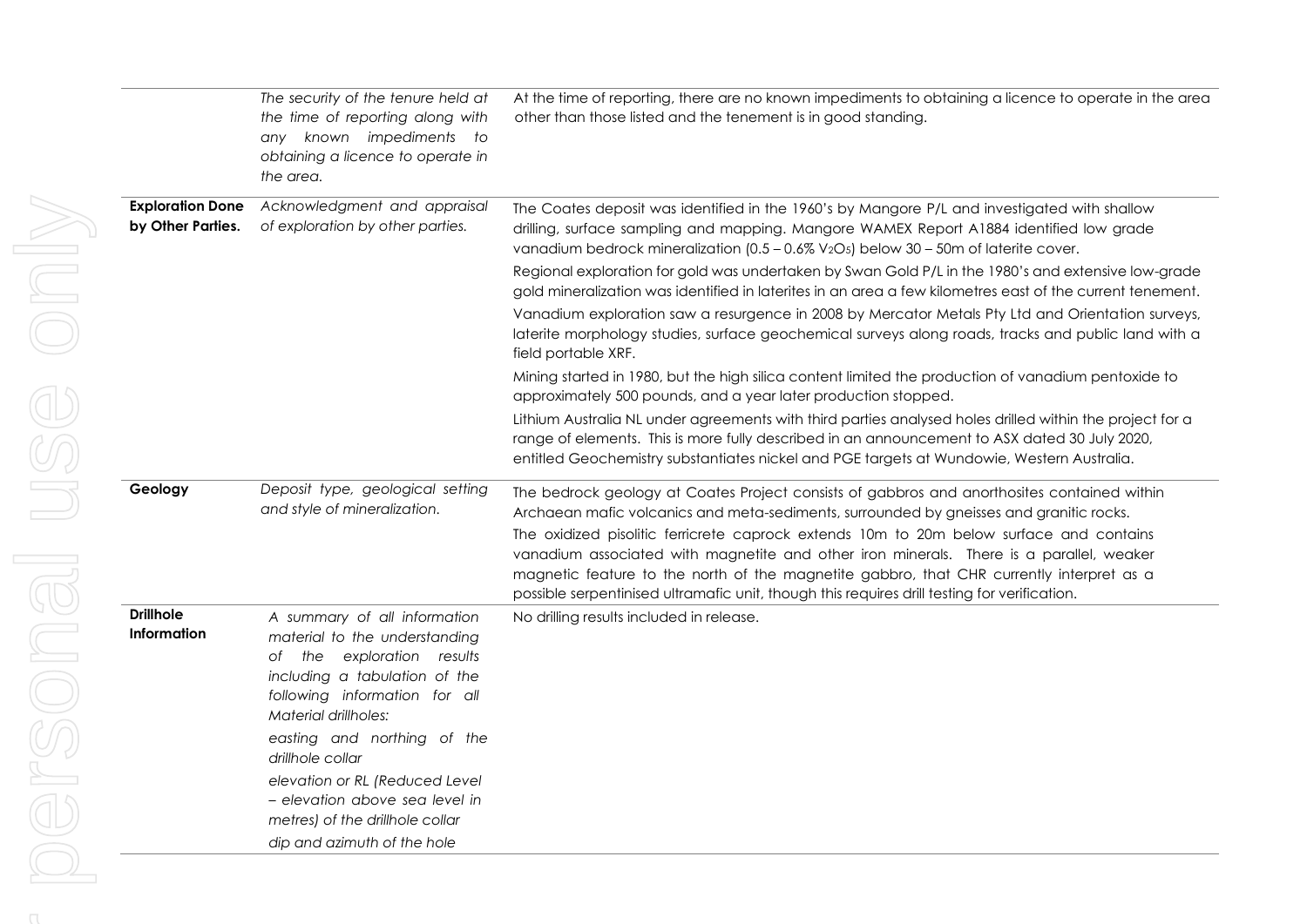|                                                                                                  | hole<br>length<br>down<br>and<br>interception depth hole length.                                                                                                                                                                                                                                |                                                                                                                                |
|--------------------------------------------------------------------------------------------------|-------------------------------------------------------------------------------------------------------------------------------------------------------------------------------------------------------------------------------------------------------------------------------------------------|--------------------------------------------------------------------------------------------------------------------------------|
| Data<br>Aggregation<br><b>Methods</b>                                                            | In reporting Exploration Results,<br>weighting averaging techniques,<br>maximum and/or minimum grade<br>truncations (e.g. cutting of high<br>grades) and cut-off grades are<br>usually Material and should be<br>stated.                                                                        | No sampling results are included in release.                                                                                   |
|                                                                                                  | Where<br>aggregate<br>intercepts<br>incorporate short lengths of high<br>grade results and longer lengths<br>of low grade results,<br>the<br>used<br>procedure<br>for<br>such<br>aggregation should be stated<br>and some typical examples of<br>such aggregations should be<br>shown indetail. | No data aggregation methods have been applied.                                                                                 |
|                                                                                                  | The assumptions used for any<br>reporting of metal equivalent<br>values should be clearly stated.                                                                                                                                                                                               | No metal equivalents have been used.                                                                                           |
| Relationship<br><b>Between</b><br>Mineralisation<br><b>Widths</b><br>and<br>Intercept<br>Lengths | If the<br>geometry<br>of the<br>mineralization with respect to the<br>drillhole angle is known, its nature<br>should be reported.                                                                                                                                                               | No drilling results included in release                                                                                        |
| <b>Diagrams</b>                                                                                  | Appropriate maps and sections<br>(with scales) and tabulations of<br>intercepts should be included for<br>any significant discovery being<br>reported These should include,<br>but not be limited to a plan view<br>of drillhole collar locations and<br>appropriate sectional views.           | A map of the conductors identified in the FLTEM survey have been included in the body of this<br>release. (Refer to Figure 2.) |